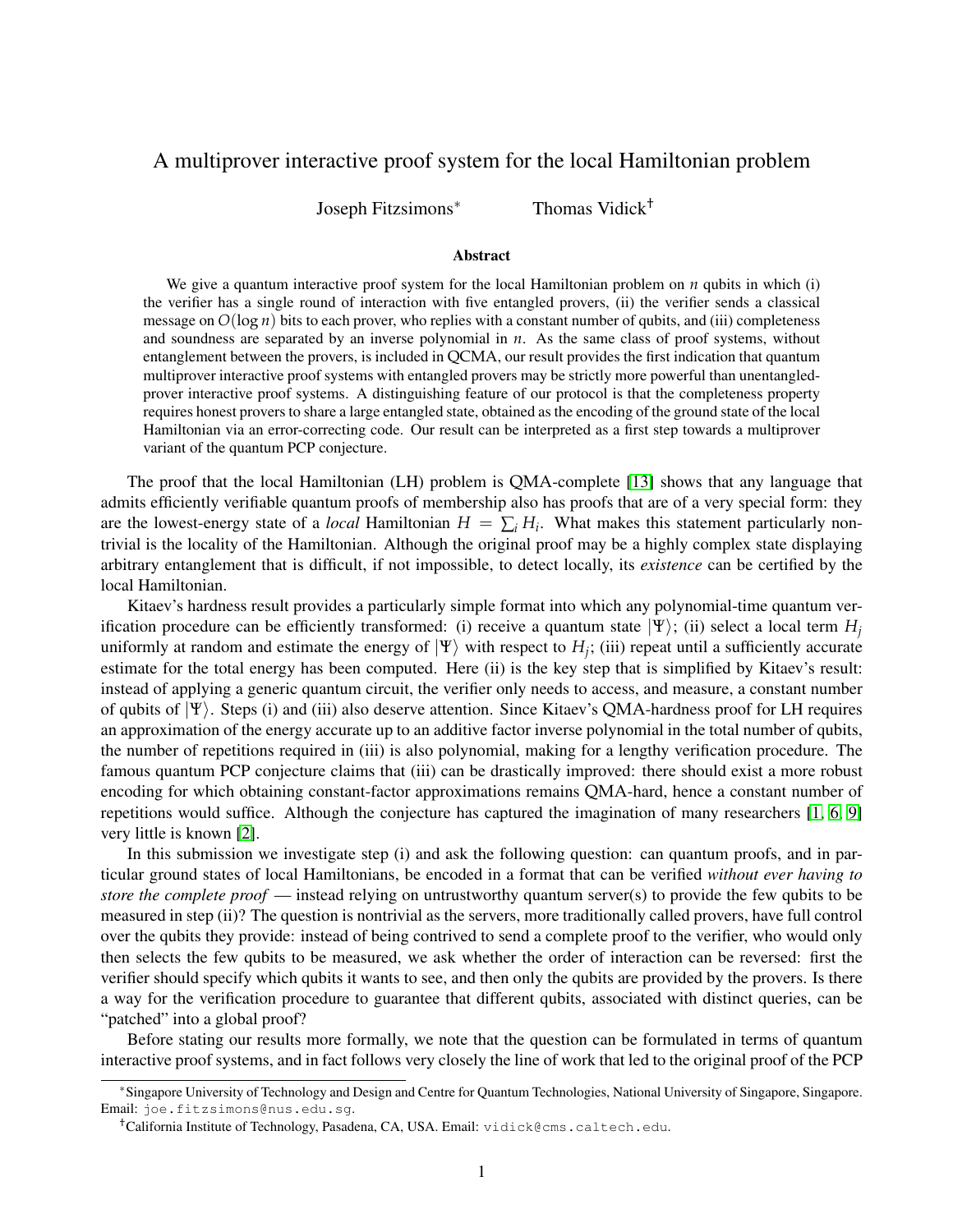theorem [\[4,](#page-3-5) [3\]](#page-3-6) from classical complexity theory. This line of work was stimulated by the progressive discovery that the possibility for *interaction* could substantially increase the power of polynomial-time verifiers: from the class MA, which characterizes purely static verification procedures, through the class IP = PSPACE [\[16\]](#page-3-7) associated with interactions with a single prover, to  $MIP = NEXP$  [\[5\]](#page-3-8) as soon as there are two or more noncommunicating provers. It is this last equality which, once appropriately scaled down, led to the first formulations of the PCP theorem in terms of hardness of approximation [\[7\]](#page-3-9) that the quantum PCP conjecture aims to port to the quantum setting. Our results can be interpreted as an attempt to devise a new route towards the quantum PCP conjecture that mimics an approach that has been successful in the classical setting.<sup>[1](#page-1-0)</sup>

#### **Results**

Our main result is the design of an interactive proof system for the local Hamiltonian problem. Formally,

<span id="page-1-1"></span>**Theorem 1.** Let *k* be an integer. There exists constants  $C, c > 0$  depending on *k* only such that the following *holds. Let*  $H = \sum_{i=1}^{m} H_i$  *be an instance of the k-local Hamiltonian problem on n qubits, such that the number of constraints is*  $m = \text{poly}(n)$ *. There exists a one-round interactive protocol between a quantum polynomial-time verifier and r* = 5 *entangled quantum provers such that:*

- *The verifier sends O*(log *n*)*-bit classical messages to each prover,*
- *The provers respond with at most k qubits each,*
- *If there exists a state*  $|\Gamma\rangle$  *such that*  $\langle \Gamma | H | \Gamma \rangle \le$  *am then there is a strategy for the provers that is accepted with probability at least*  $1 - a/2$ ,
- *If for every state*  $|\Psi\rangle$ ,  $\langle \Psi | H | \Psi \rangle \geq b$ *m then any strategy is accepted with probability at most*  $1 Cb/n^c$ .

In terms of interactive proofs, our result can be scaled up to obtain the first formal separation between quantum multiprover interactive proof systems with and without entanglement between the provers. Let QMIP<sup>∗</sup> (*r*, *t*, *c*,*s*) be the class of languages that have quantum interactive-proof systems with *r* provers, *t* rounds of interaction, completeness  $c$  and soundness  $s$ , and QMA<sub>EXP</sub> the exponential-witness size version of QMA (see the full version [\[8\]](#page-3-10) for formal definitions). The scaled-up version of the local Hamiltonian problem, over exponentially many qubits, is QMA<sub>EXP</sub>-complete for  $k = 2$ , *a* that is exponentially small (in the input length) and *b* at least an inverse polynomial [\[11\]](#page-3-11). Thus as an immediate consequence of Theorem [1](#page-1-1) we obtain the following:

<span id="page-1-2"></span>**Corollary 2.** There exists a polynomial q such that  $QMA_{EXP} \subseteq QMIP^*(5, 1, 1 - 2^{-(q+1)}, 1 - 2^{-q})$ , and hence  $QMIP(5, 1, 1 - 2^{-(q+1)}, 1 - 2^{-q}) \subsetneq QMIP^*(5, 1, 1 - 2^{-(q+1)}, 1 - 2^{-q})$  *unless*  $NEXP = QMA_{EXP}$ .

Corollary [2](#page-1-2) provides the first indication that entanglement *increases* the complexity of entangled (quantum) games compared to their non-entangled counterparts, at least in the range of inverse-exponential approxima-tions.<sup>[2](#page-1-3)</sup> The corollary follows from the fact that QMIP(5, 1, 1 – 2<sup>-(q+1)</sup>, 1 – 2<sup>-q</sup>)  $\subseteq$  NEXP [\[14\]](#page-3-12) and NEXP  $\subseteq$ MIP<sup>\*</sup>(3, 1, 1, 1 – 1/ poly) [\[10\]](#page-3-13) together with the observation MIP<sup>\*</sup>(3, 1, 1, 1 – 1/ poly)  $\subseteq$  QMIP<sup>\*</sup>(5, 1, 1 –  $2^{-(q+1)}$ ,  $1 - 2^{-q}$ ). The same corollary holds with QMIP replaced by the larger class QMIP<sup>(*l.e.*)</sup> of languages having quantum multiprover interactive proof systems in which the provers share an entangled state on at most a polynomial number of qubits, which is also known to be included in NEXP [\[14\]](#page-3-12). Hence under the assumption that NEXP  $\neq QMA_{EXP}$  it also holds that, in our proof system, honest provers *need* an exponential number of qubits of entanglement in order to achieve a success probability equal to the completeness.

We note that even though it is known that  $MIP^* = QMIP^*$  [\[15\]](#page-3-14) the above corollary falls short of proving a separation between MIP = NEXP and MIP<sup>\*</sup>. The reason is that the transformation from a QMIP<sup>\*</sup> to a MIP<sup>\*</sup> protocol in [\[15\]](#page-3-14) requires the completeness and soundness parameters of the QMIP<sup>∗</sup> protocol to be separated by an inverse polynomial in the input size, whereas our construction only gives an inverse exponential separation.

<span id="page-1-0"></span><sup>&</sup>lt;sup>1</sup>We stress that our results have no formal bearing on the quantum PCP conjecture itself, and we will not discuss their relationship further in this brief abstract; see the full version [\[8\]](#page-3-10) for more details.

<span id="page-1-3"></span><sup>2</sup>Prior works had already demonstrated the "practical usefulness" of shared entanglement to simplify *existing* proof systems, showing that it could be used to reduce the number of rounds of interaction [\[12\]](#page-3-15) or remove the need for quantum messages [\[15\]](#page-3-14).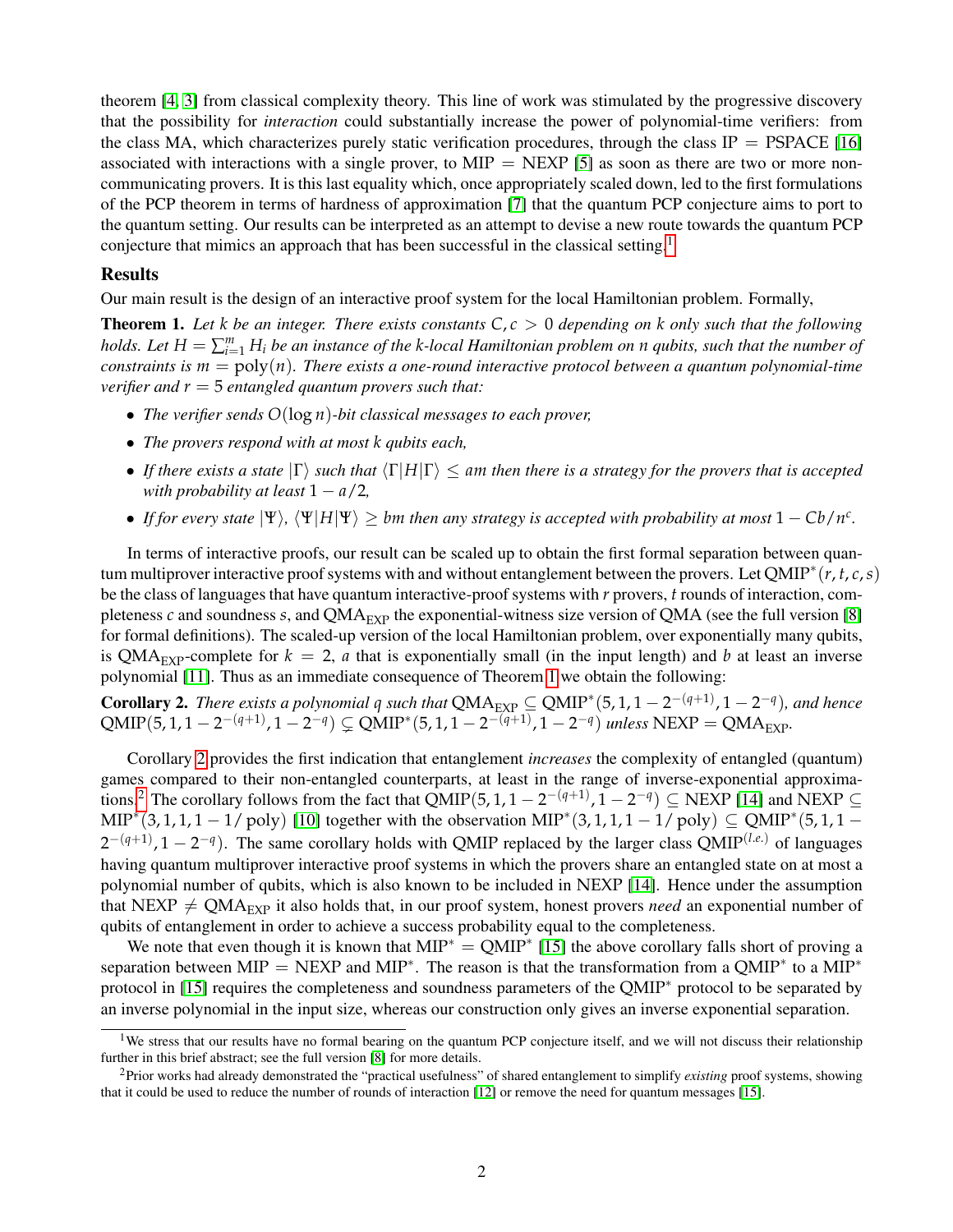### Proof idea

Consider first the following natural attempt at designing a protocol for the local Hamiltonian problem, that mimics the classical construction of a two-prover protocol for 3SAT. Without going into details, the idea is to ask the first prover for an assignment to all variables appearing in a randomly chosen clause and the second prover for an assignment to a single of the three variables. The provers' answers are cross-checked to ensure that the first provers' answers lead to a globally consistent assignment. In the quantum setting such "cross-checking" runs into an immediate obstacle: any given qubit of the proof can be placed in the hands of one prover only, but it cannot be duplicated! This first attempt does not have *completeness*: even satisfiable instances of LH may not imply a good strategy for the provers.

It is then natural to consider splitting the proof (e.g. the ground state of the LH instance) qubits into two (or more) sets  $S_1$  and  $S_2$ , and only asking prover *i* for qubits coming from set  $S_i$ . While this leads to a game which does have perfect completeness, the fact that the sets need to be specified a priori can prevent the *soundness* property from holding. To see why, consider the simple example of a one-dimensional nearest-neighbor Hamiltonian in which each term is a projection on the orthogonal complement of an EPR pair split across two adjacent qubits. This Hamiltonian is highly frustrated, but the provers can succeed in the corresponding protocol, in which  $S_1$  (resp.  $S_2$ ) is the set of all even-numbered (resp. odd-numbered) qubits, with probability 1 by systematically sending back their respective half of a single EPR pair, independently of the verifier's question!

We suggest a diferent protocol to overcome these difficulties. Our main goal is to ensure that, when a prover is asked for its share of a certain qubit  $i$ , or  $j$ , of the proof, the actual qubits that it sends back to the verifier do indeed correspond to distinct physical qubits — that they do not "overlap", or even correspond to the same physical qubit (as was the case in the above example). To enforce this, instead of asking the (honest) provers to directly split the qubits of the original proof we ask them to share an *encoding* of the proof: each "logical" qubit of  $|\Psi\rangle$  should be individually encoded into five "physical" qubits using a quantum error-correcting code. Each of five provers should then be given one of the five shares associated with each of the original proof's qubits.

Given this (presumed) splitting of the proof, the verifier performs each of the following two tests with probability 1/2. In the first test he asks each of the five provers for its corresponding share of each qubit on which a randomly chosen *H<sup>j</sup>* acts and estimates the energy of the (decoded) qubits with respect to *H<sup>j</sup>* . In the second test the verifier again chooses a term  $H_j$  uniformly at random; let  $S_j = \{i_1, \ldots, i_k\}$  be the qubits on which it acts. He selects an index  $\ell \in \{1,\ldots,k\}$  at random and asks four out of the five provers (again chosen at random) for their respective share of qubit  $i_\ell$  only. To the last prover he asks for its respective shares of all qubits in  $S_j$  (so the last prover cannot distinguish whether it is this test or the first that is being performed). The verifier checks that all shares that he received associated with qubit  $i_\ell$  lie in the codespace, and rejects the provers if not.

In this second test the messages sent back by the first four provers only depend on qubit  $i_\ell$ . The key point is that, informally, given their four respective answer qubits there can exist at most one additional qubit that is entangled with them in a way that completes a valid codeword. Indeed (and again informally), if there were two such qubits it would imply that it is possible for the "environment" to entangle itself with a codeword through acting on a single qubit and without being detected by the code — this possibility is excluded as long as the code is required to correct (or even just detect) all single-qubit errors. Thus this additional test enforces that the qubit sent back by the fifth prover in response to query  $i_\ell$  is uniquely specified by the query  $i_\ell$ ; this is acheived by "locking" the qubit with the other four provers' answers via the codespace.

Although the above provides some intuition, proving soundness of the protocol remains technically challenging. We need to show how, from prover strategies that are successful in the protocol, can be extracted (at least in principle) a complete proof  $|\Psi\rangle$  serving as a witness for the minimum energy of the Hamiltonian *H*. Formally each prover's strategy is specified by a pair of unitaries, one for each type of query from the verifier. The difficulty in proving that these unitaries are "compatible" and can be composed so as to reconstruct  $|\Psi\rangle$  from the provers' entangled registers — indeed, note a prover may apply an arbitrary transformation to its private space before answering any of the verifier's queries. Our proof specifies an explicit circuit, based on the provers' unitaries, for reconstructing  $|\Psi\rangle$  from their initial entangled state. The depth of this circuit is linear in the number of qubits, and it is ultimately this which leads to the polynomial dependence of the soundness parameter on the number of qubits in the proof.